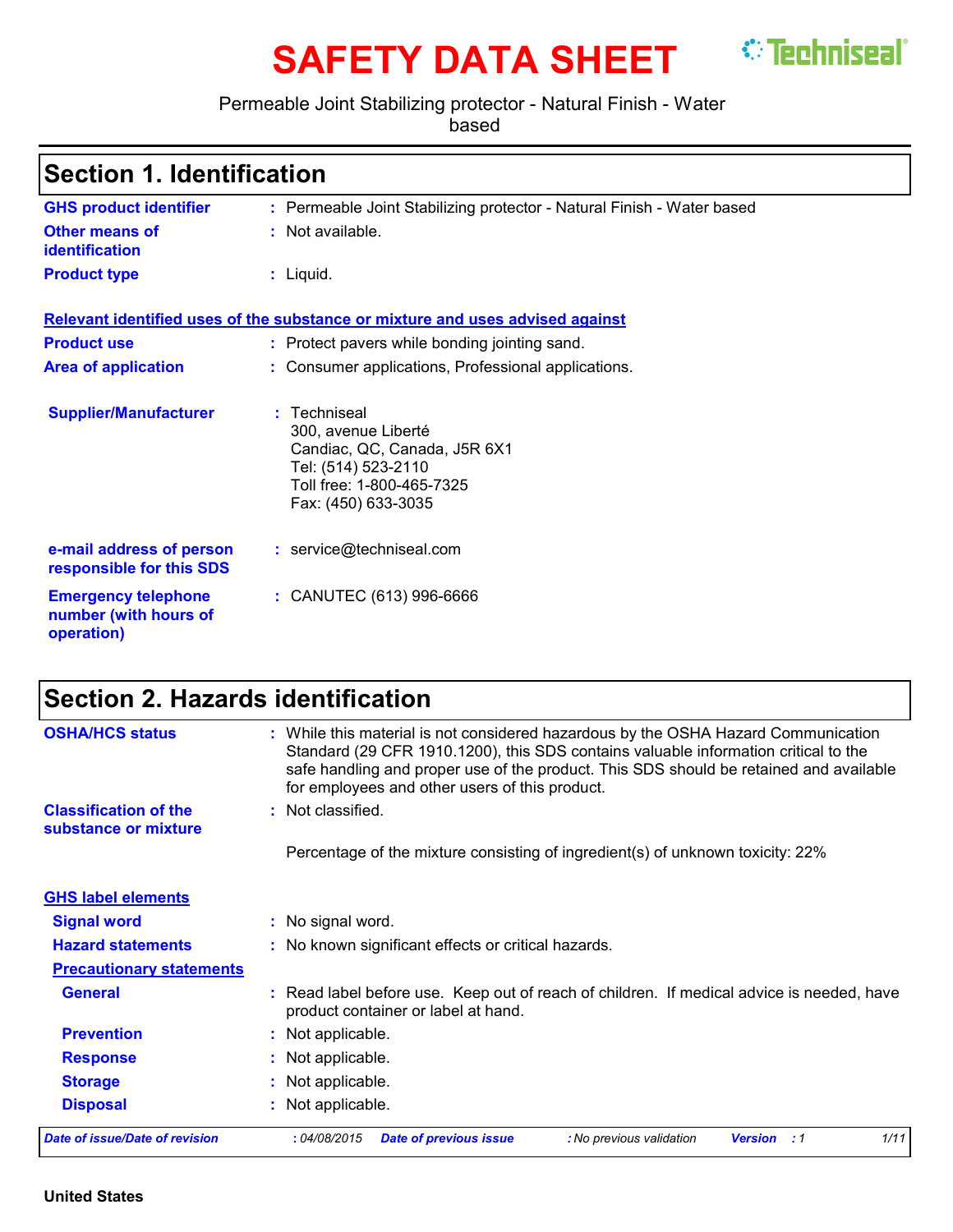### **Section 2. Hazards identification**

**Hazards not otherwise classified**

**:** None known.

### **Section 3. Composition/information on ingredients**

| Substance/mixture     | : Mixture        |
|-----------------------|------------------|
| <b>Other means of</b> | : Not available. |
| <b>identification</b> |                  |

#### **CAS number/other identifiers**

| <b>CAS number</b>   | : Not applicable. |
|---------------------|-------------------|
| <b>Product code</b> | : Not available.  |

Any concentration shown as a range is to protect confidentiality or is due to batch variation.

**There are no ingredients present which, within the current knowledge of the supplier and in the concentrations applicable, are classified as hazardous to health and hence require reporting in this section.**

### **Section 4. First aid measures**

#### **Description of necessary first aid measures**

| <b>Eye contact</b>  | : Immediately flush eyes with plenty of water, occasionally lifting the upper and lower<br>eyelids. Check for and remove any contact lenses. Get medical attention if irritation<br>occurs.                                                                                                                                                            |
|---------------------|--------------------------------------------------------------------------------------------------------------------------------------------------------------------------------------------------------------------------------------------------------------------------------------------------------------------------------------------------------|
| <b>Inhalation</b>   | : Remove victim to fresh air and keep at rest in a position comfortable for breathing. Get<br>medical attention if symptoms occur.                                                                                                                                                                                                                     |
| <b>Skin contact</b> | : Flush contaminated skin with plenty of water. Remove contaminated clothing and shoes.<br>Get medical attention if symptoms occur.                                                                                                                                                                                                                    |
| <b>Ingestion</b>    | : Wash out mouth with water. Remove victim to fresh air and keep at rest in a position<br>comfortable for breathing. If material has been swallowed and the exposed person is<br>conscious, give small quantities of water to drink. Do not induce vomiting unless<br>directed to do so by medical personnel. Get medical attention if symptoms occur. |

| <b>Most important symptoms/effects, acute and delayed</b> |                                                                                                                                |  |
|-----------------------------------------------------------|--------------------------------------------------------------------------------------------------------------------------------|--|
| <b>Potential acute health effects</b>                     |                                                                                                                                |  |
| <b>Eye contact</b>                                        | : No known significant effects or critical hazards.                                                                            |  |
| <b>Inhalation</b>                                         | : No known significant effects or critical hazards.                                                                            |  |
| <b>Skin contact</b>                                       | : No known significant effects or critical hazards.                                                                            |  |
| <b>Ingestion</b>                                          | : No known significant effects or critical hazards.                                                                            |  |
| <b>Over-exposure signs/symptoms</b>                       |                                                                                                                                |  |
| <b>Eye contact</b>                                        | : No specific data.                                                                                                            |  |
| <b>Inhalation</b>                                         | : No specific data.                                                                                                            |  |
| <b>Skin contact</b>                                       | : No specific data.                                                                                                            |  |
| <b>Ingestion</b>                                          | : No specific data.                                                                                                            |  |
|                                                           | Indication of immediate medical attention and special treatment needed, if necessary                                           |  |
| <b>Notes to physician</b>                                 | : Treat symptomatically. Contact poison treatment specialist immediately if large<br>quantities have been ingested or inhaled. |  |
| <b>Specific treatments</b>                                | : No specific treatment.                                                                                                       |  |
| <b>Protection of first-aiders</b>                         | : No action shall be taken involving any personal risk or without suitable training.                                           |  |
| <b>Date of issue/Date of revision</b>                     | :04/08/2015<br>2/11<br><b>Date of previous issue</b><br>: No previous validation<br><b>Version</b> : 1                         |  |

#### **United States**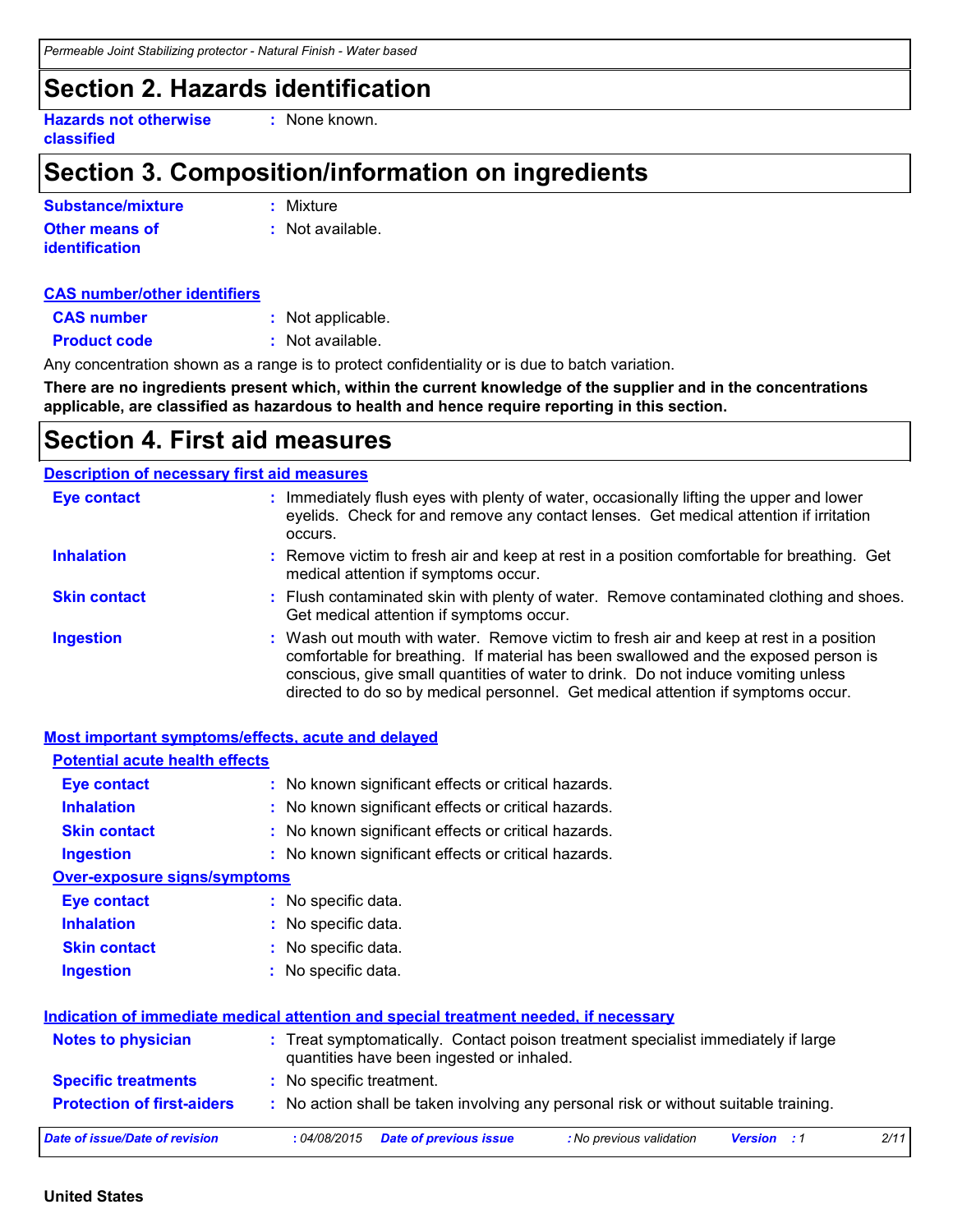### **Section 4. First aid measures**

**See toxicological information (Section 11)**

### **Section 5. Fire-fighting measures**

| <b>Extinguishing media</b>                               |                                                                                                                                                                                                     |
|----------------------------------------------------------|-----------------------------------------------------------------------------------------------------------------------------------------------------------------------------------------------------|
| <b>Suitable extinguishing</b><br>media                   | : Use an extinguishing agent suitable for the surrounding fire.                                                                                                                                     |
| <b>Unsuitable extinguishing</b><br>media                 | : None known.                                                                                                                                                                                       |
| <b>Specific hazards arising</b><br>from the chemical     | : In a fire or if heated, a pressure increase will occur and the container may burst.                                                                                                               |
| <b>Hazardous thermal</b><br>decomposition products       | : Decomposition products may include the following materials:<br>carbon dioxide<br>carbon monoxide<br>Monomer for acrylic polymers.                                                                 |
| <b>Special protective actions</b><br>for fire-fighters   | : Promptly isolate the scene by removing all persons from the vicinity of the incident if<br>there is a fire. No action shall be taken involving any personal risk or without suitable<br>training. |
| <b>Special protective</b><br>equipment for fire-fighters | : Fire-fighters should wear appropriate protective equipment and self-contained breathing<br>apparatus (SCBA) with a full face-piece operated in positive pressure mode.                            |
| <b>Remark</b>                                            | : Material can splatter at the following temperatures: $>100^{\circ}C(212^{\circ}F)$ . Non-flammable but<br>will burn on prolonged exposure to flame or high temperature.                           |

## **Section 6. Accidental release measures**

|                                                       | <b>Personal precautions, protective equipment and emergency procedures</b>                                                                                                                                                                                                                               |  |
|-------------------------------------------------------|----------------------------------------------------------------------------------------------------------------------------------------------------------------------------------------------------------------------------------------------------------------------------------------------------------|--|
| For non-emergency<br>personnel                        | : No action shall be taken involving any personal risk or without suitable training.<br>Evacuate surrounding areas. Keep unnecessary and unprotected personnel from<br>entering. Do not touch or walk through spilled material. Put on appropriate personal<br>protective equipment.                     |  |
| For emergency responders                              | : If specialised clothing is required to deal with the spillage, take note of any information in<br>Section 8 on suitable and unsuitable materials. See also the information in "For non-<br>emergency personnel".                                                                                       |  |
| <b>Environmental precautions</b>                      | : Avoid dispersal of spilled material and runoff and contact with soil, waterways, drains<br>and sewers. Inform the relevant authorities if the product has caused environmental<br>pollution (sewers, waterways, soil or air).                                                                          |  |
| Methods and materials for containment and cleaning up |                                                                                                                                                                                                                                                                                                          |  |
| <b>Small spill</b>                                    | : Stop leak if without risk. Move containers from spill area. Dilute with water and mop up<br>if water-soluble. Alternatively, or if water-insoluble, absorb with an inert dry material and<br>place in an appropriate waste disposal container. Dispose of via a licensed waste<br>disposal contractor. |  |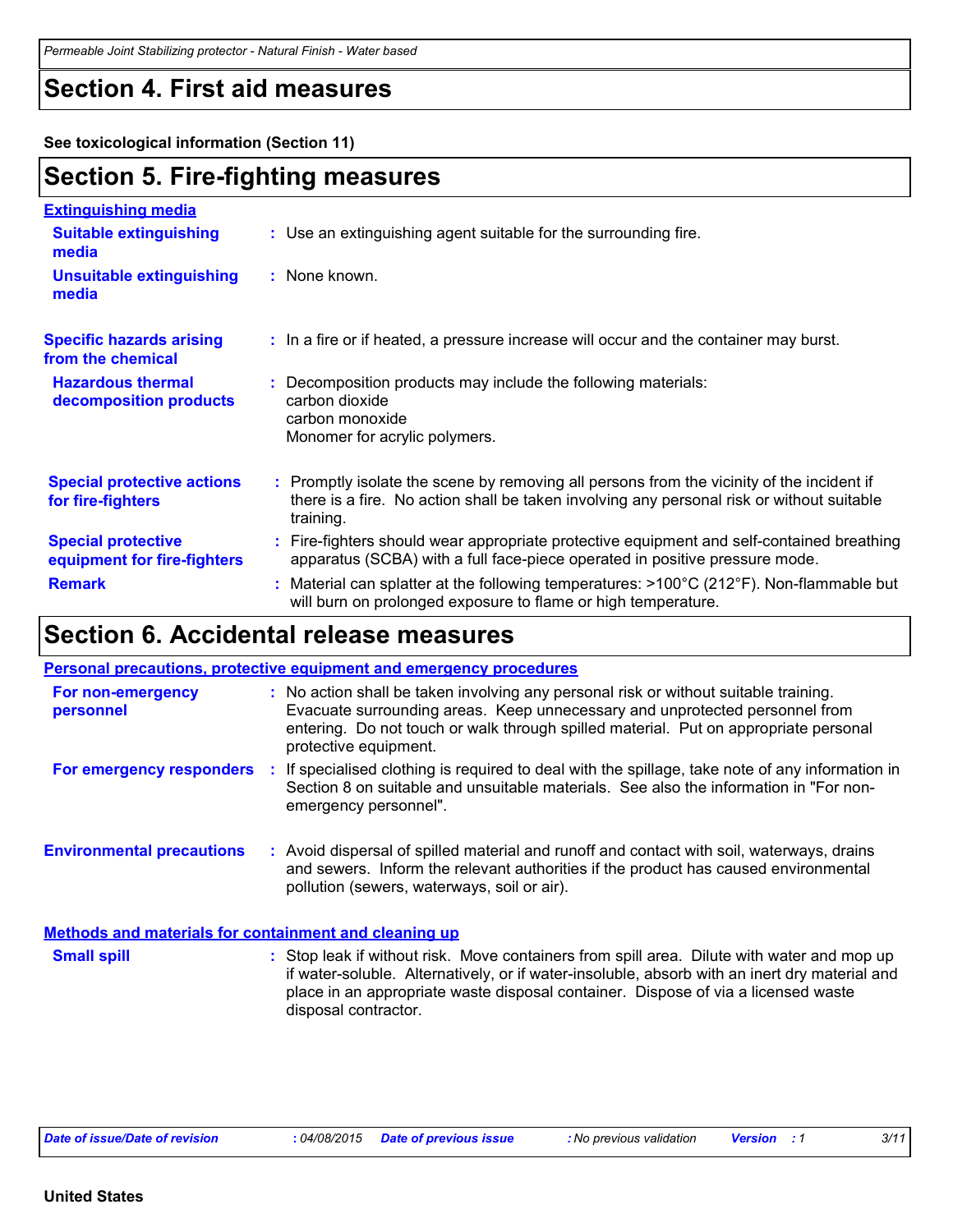### **Section 6. Accidental release measures**

| <b>Large spill</b> | : Stop leak if without risk. Move containers from spill area. Prevent entry into sewers,<br>water courses, basements or confined areas. Wash spillages into an effluent treatment<br>plant or proceed as follows. Contain and collect spillage with non-combustible,<br>absorbent material e.g. sand, earth, vermiculite or diatomaceous earth and place in<br>container for disposal according to local regulations (see Section 13). Dispose of via a<br>licensed waste disposal contractor. Note: see Section 1 for emergency contact<br>information and Section 13 for waste disposal. |
|--------------------|--------------------------------------------------------------------------------------------------------------------------------------------------------------------------------------------------------------------------------------------------------------------------------------------------------------------------------------------------------------------------------------------------------------------------------------------------------------------------------------------------------------------------------------------------------------------------------------------|
|                    |                                                                                                                                                                                                                                                                                                                                                                                                                                                                                                                                                                                            |

### **Section 7. Handling and storage**

| <b>Precautions for safe handling</b>                                             |    |                                                                                                                                                                                                                                                                                                                                                                                                                                                                                                                                                                                                            |
|----------------------------------------------------------------------------------|----|------------------------------------------------------------------------------------------------------------------------------------------------------------------------------------------------------------------------------------------------------------------------------------------------------------------------------------------------------------------------------------------------------------------------------------------------------------------------------------------------------------------------------------------------------------------------------------------------------------|
| <b>Protective measures</b>                                                       |    | : Put on appropriate personal protective equipment (see Section 8).                                                                                                                                                                                                                                                                                                                                                                                                                                                                                                                                        |
| <b>Advice on general</b><br>occupational hygiene                                 |    | : Eating, drinking and smoking should be prohibited in areas where this material is<br>handled, stored and processed. Workers should wash hands and face before eating,<br>drinking and smoking. Remove contaminated clothing and protective equipment before<br>entering eating areas. See also Section 8 for additional information on hygiene<br>measures.                                                                                                                                                                                                                                              |
| <b>Conditions for safe storage,</b><br>including any<br><b>incompatibilities</b> | ÷. | Store between the following temperatures: 1 to $49^{\circ}$ C (33.8 to 120.2 $^{\circ}$ F). Store in<br>accordance with local regulations. Store in original container protected from direct<br>sunlight in a dry, cool and well-ventilated area, away from incompatible materials (see<br>Section 10) and food and drink. Keep container tightly closed and sealed until ready for<br>use. Containers that have been opened must be carefully resealed and kept upright to<br>prevent leakage. Do not store in unlabeled containers. Use appropriate containment to<br>avoid environmental contamination. |

# **Section 8. Exposure controls/personal protection**

| <b>Control parameters</b>                    |                                                                                                                                                                                                                                                                                                                                                                                                   |  |
|----------------------------------------------|---------------------------------------------------------------------------------------------------------------------------------------------------------------------------------------------------------------------------------------------------------------------------------------------------------------------------------------------------------------------------------------------------|--|
| <b>Occupational exposure limits</b><br>None. |                                                                                                                                                                                                                                                                                                                                                                                                   |  |
|                                              |                                                                                                                                                                                                                                                                                                                                                                                                   |  |
| <b>Appropriate engineering</b><br>controls   | : Good general ventilation should be sufficient to control worker exposure to airborne<br>contaminants.                                                                                                                                                                                                                                                                                           |  |
| <b>Environmental exposure</b><br>controls    | : Emissions from ventilation or work process equipment should be checked to ensure they<br>comply with the requirements of environmental protection legislation. In some cases,<br>fume scrubbers, filters or engineering modifications to the process equipment will be<br>necessary to reduce emissions to acceptable levels.                                                                   |  |
| <b>Individual protection measures</b>        |                                                                                                                                                                                                                                                                                                                                                                                                   |  |
| <b>Hygiene measures</b>                      | : Wash hands, forearms and face thoroughly after handling chemical products, before<br>eating, smoking and using the lavatory and at the end of the working period.<br>Appropriate techniques should be used to remove potentially contaminated clothing.<br>Wash contaminated clothing before reusing. Ensure that eyewash stations and safety<br>showers are close to the workstation location. |  |
| <b>Eye/face protection</b>                   | Safety eyewear complying with an approved standard should be used when a risk<br>assessment indicates this is necessary to avoid exposure to liquid splashes, mists,<br>gases or dusts. If contact is possible, the following protection should be worn, unless<br>the assessment indicates a higher degree of protection: safety glasses with side-shields.                                      |  |
| <b>Skin protection</b>                       |                                                                                                                                                                                                                                                                                                                                                                                                   |  |
| <b>Date of issue/Date of revision</b>        | : 04/08/2015<br><b>Date of previous issue</b><br>: No previous validation<br>4/11<br><b>Version</b> : 1                                                                                                                                                                                                                                                                                           |  |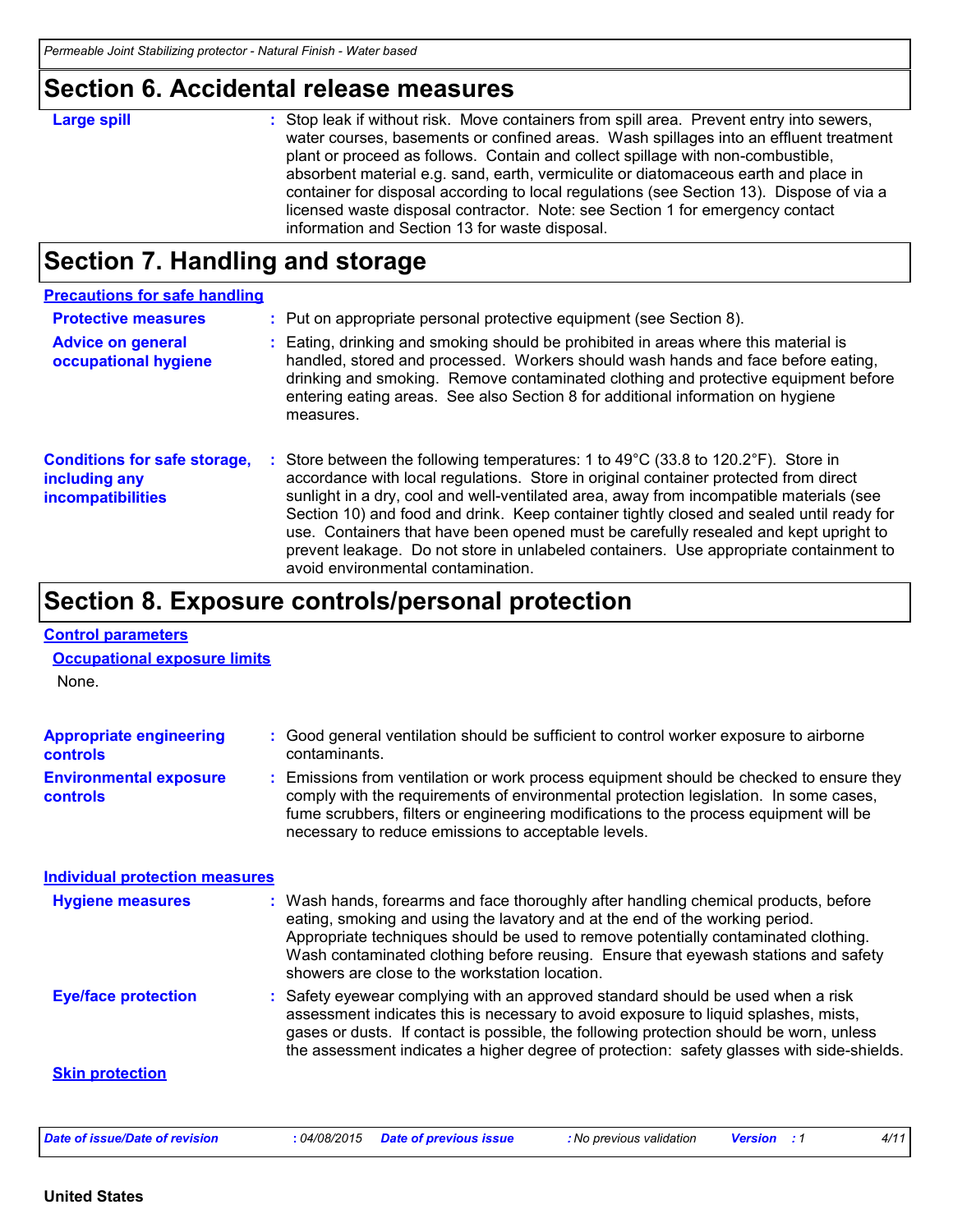### **Section 8. Exposure controls/personal protection**

| <b>Hand protection</b>        | : Chemical-resistant, impervious gloves complying with an approved standard should be<br>worn at all times when handling chemical products if a risk assessment indicates this is<br>necessary.                                                                                                                            |
|-------------------------------|----------------------------------------------------------------------------------------------------------------------------------------------------------------------------------------------------------------------------------------------------------------------------------------------------------------------------|
| <b>Body protection</b>        | : Personal protective equipment for the body should be selected based on the task being<br>performed and the risks involved and should be approved by a specialist before<br>handling this product.                                                                                                                        |
| <b>Other skin protection</b>  | : Appropriate footwear and any additional skin protection measures should be selected<br>based on the task being performed and the risks involved and should be approved by a<br>specialist before handling this product.                                                                                                  |
| <b>Respiratory protection</b> | : Use a properly fitted, air-purifying or air-fed respirator complying with an approved<br>standard if a risk assessment indicates this is necessary. Respirator selection must be<br>based on known or anticipated exposure levels, the hazards of the product and the safe<br>working limits of the selected respirator. |

# **Section 9. Physical and chemical properties**

| <b>Appearance</b>                                 |                                            |
|---------------------------------------------------|--------------------------------------------|
| <b>Physical state</b>                             | : Liquid.                                  |
| <b>Color</b>                                      | : Milky white                              |
| Odor                                              | $:$ Soap.                                  |
| <b>Odor threshold</b>                             | Not available.                             |
| pH                                                | : 8 to 9                                   |
| <b>Melting point</b>                              | $:$ Not available.                         |
| <b>Boiling point</b>                              | : $100^{\circ}$ C (212 $^{\circ}$ F)       |
| <b>Flash point</b>                                | >100°C (>212°F)<br>t.                      |
| <b>Evaporation rate</b>                           | Not available.                             |
| <b>Flammability (solid, gas)</b>                  | : Not applicable.                          |
| Lower and upper explosive<br>(flammable) limits   | : Not available.                           |
| <b>Vapor pressure</b>                             | $:$ Not available.                         |
| <b>Vapor density</b>                              | Not available.                             |
| <b>Relative density</b>                           | Not available.                             |
| <b>Solubility</b>                                 | $:$ Not available.                         |
| <b>Solubility in water</b>                        | $:$ Not available.                         |
| <b>Partition coefficient: n-</b><br>octanol/water | : Not available.                           |
| <b>Auto-ignition temperature</b>                  | $:$ Not available.                         |
| <b>Decomposition temperature</b>                  | $>177^{\circ}$ C ( $>350.6^{\circ}$ F)     |
| <b>SADT</b>                                       | Not available.                             |
| <b>Viscosity</b>                                  | Dynamic (room temperature): 7 mPa·s (7 cP) |
| <b>Density</b>                                    | $: 1.02$ to 1.03 g/cm <sup>3</sup>         |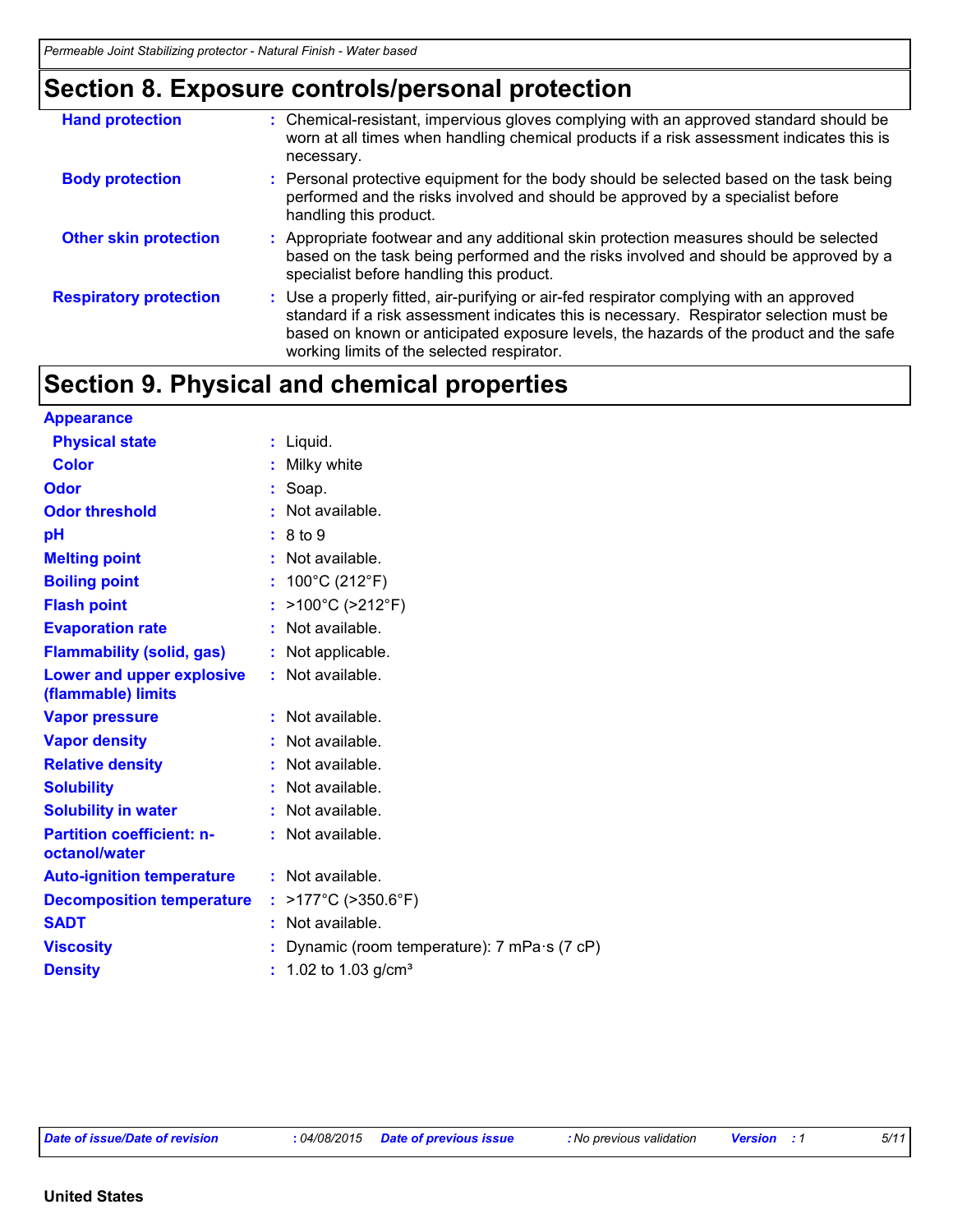### **Section 10. Stability and reactivity**

| <b>Reactivity</b>                                   | : No specific test data related to reactivity available for this product or its ingredients.                                                                                         |
|-----------------------------------------------------|--------------------------------------------------------------------------------------------------------------------------------------------------------------------------------------|
| <b>Chemical stability</b>                           | : The product is stable.                                                                                                                                                             |
| <b>Possibility of hazardous</b><br><b>reactions</b> | : Under normal conditions of storage and use, hazardous reactions will not occur.                                                                                                    |
|                                                     | Under normal conditions of storage and use, hazardous polymerization will not occur.                                                                                                 |
| <b>Conditions to avoid</b>                          | : Avoid high temperatures. Decomposes on heating. $(T > 177^{\circ}C (350^{\circ}F))$ . Decomposition<br>products may include the following materials: Monomer for acrylic polymers. |
| <b>Incompatible materials</b>                       | : No specific data.                                                                                                                                                                  |
| <b>Hazardous decomposition</b><br>products          | : Under normal conditions of storage and use, hazardous decomposition products should<br>not be produced.                                                                            |

### **Section 11. Toxicological information**

| Information on toxicological effects |  |  |  |  |
|--------------------------------------|--|--|--|--|
|--------------------------------------|--|--|--|--|

**Acute toxicity**

Not available.

#### **Conclusion/Summary :** No known significant effects or critical hazards.

**Irritation/Corrosion**

Not available.

#### **Sensitization**

Not available.

#### **Mutagenicity**

Not available.

**Carcinogenicity**

Not available.

#### **Reproductive toxicity**

Not available.

#### **Teratogenicity**

Not available.

#### **Specific target organ toxicity (single exposure)**

Not available.

#### **Specific target organ toxicity (repeated exposure)** Not available.

**Aspiration hazard**

Not available.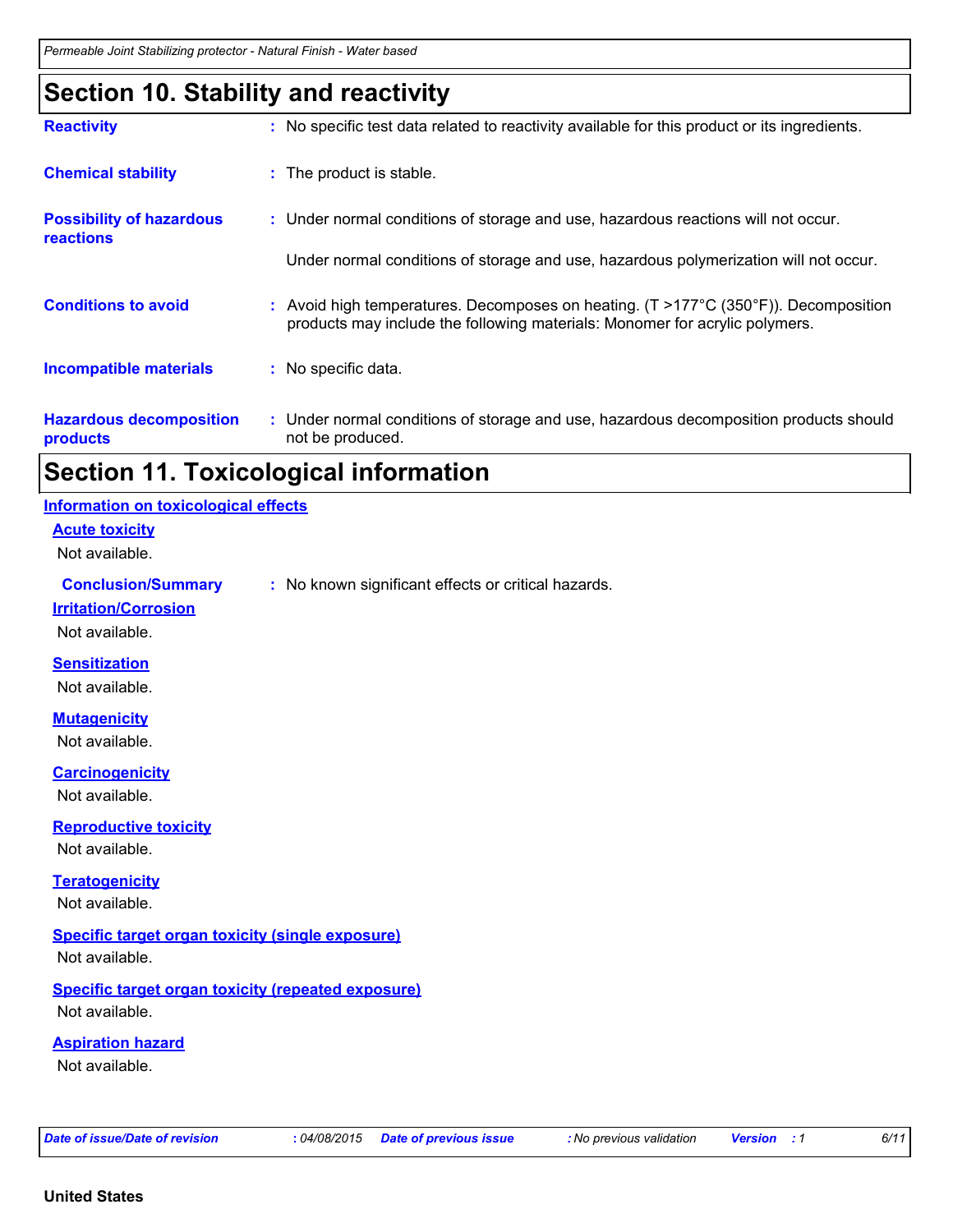### **Section 11. Toxicological information**

| <b>Information on the likely</b><br>routes of exposure | : Routes of entry anticipated: Oral, Dermal, Inhalation. |
|--------------------------------------------------------|----------------------------------------------------------|
| <b>Potential acute health effects</b>                  |                                                          |
| <b>Eye contact</b>                                     | : No known significant effects or critical hazards.      |
| <b>Inhalation</b>                                      | : No known significant effects or critical hazards.      |
| <b>Skin contact</b>                                    | : No known significant effects or critical hazards.      |
| <b>Ingestion</b>                                       | : No known significant effects or critical hazards.      |

|                     | Symptoms related to the physical, chemical and toxicological characteristics |
|---------------------|------------------------------------------------------------------------------|
| <b>Eye contact</b>  | : No specific data.                                                          |
| <b>Inhalation</b>   | : No specific data.                                                          |
| <b>Skin contact</b> | : No specific data.                                                          |
| <b>Ingestion</b>    | : No specific data.                                                          |

#### **Delayed and immediate effects and also chronic effects from short and long term exposure**

| <b>Short term exposure</b>              |    |                                                     |
|-----------------------------------------|----|-----------------------------------------------------|
| <b>Potential immediate</b><br>effects   |    | : Not available.                                    |
| <b>Potential delayed effects</b>        |    | $:$ Not available.                                  |
| Long term exposure                      |    |                                                     |
| <b>Potential immediate</b><br>effects   |    | $:$ Not available.                                  |
| <b>Potential delayed effects</b>        |    | : Not available.                                    |
| <b>Potential chronic health effects</b> |    |                                                     |
| Not available.                          |    |                                                     |
| <b>General</b>                          |    | : No known significant effects or critical hazards. |
| <b>Carcinogenicity</b>                  |    | : No known significant effects or critical hazards. |
| <b>Mutagenicity</b>                     |    | : No known significant effects or critical hazards. |
| <b>Teratogenicity</b>                   |    | No known significant effects or critical hazards.   |
| <b>Developmental effects</b>            | ÷. | No known significant effects or critical hazards.   |
| <b>Fertility effects</b>                |    | No known significant effects or critical hazards.   |

#### **Numerical measures of toxicity**

**Acute toxicity estimates**

| Route | <b>ATE value</b> |
|-------|------------------|
| Oral  | 175774.6 mg/kg   |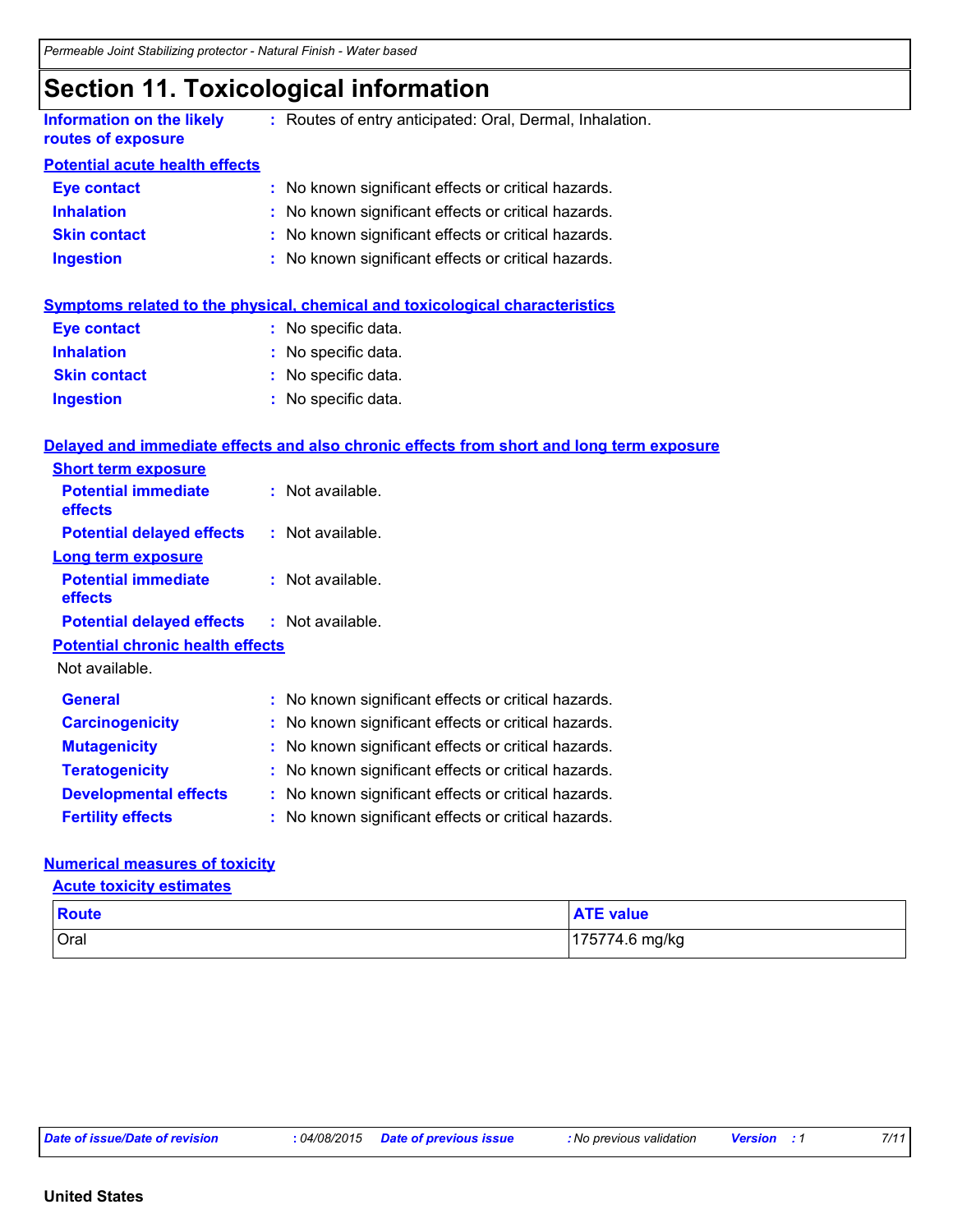### **Section 12. Ecological information**

#### **Toxicity**

Not available.

# **Persistence and degradability**

Not available.

#### **Bioaccumulative potential**

Not available.

#### **Mobility in soil**

**Soil/water partition coefficient (Koc) :** Not available.

**Other adverse effects** : No known significant effects or critical hazards.

### **Section 13. Disposal considerations**

The generation of waste should be avoided or minimized wherever possible. Disposal of this product, solutions and any by-products should at all times comply with the requirements of environmental protection and waste disposal legislation and any regional local authority requirements. Dispose of surplus and non-recyclable products via a licensed waste disposal contractor. Waste should not be disposed of untreated to the sewer unless fully compliant with the requirements of all authorities with jurisdiction. Waste packaging should be recycled. Incineration or landfill should only be considered when recycling is not feasible. This material and its container must be disposed of in a safe way. Empty containers or liners may retain some product residues. Avoid dispersal of spilled material and runoff and contact with soil, waterways, drains and sewers. **Disposal methods :**

### **Section 14. Transport information**

|                                      | <b>DOT Classification</b> | <b>IMDG</b>              | <b>IATA</b>              |
|--------------------------------------|---------------------------|--------------------------|--------------------------|
| <b>UN number</b>                     | Not regulated.            | Not regulated.           | Not regulated.           |
| <b>UN proper</b><br>shipping name    | ۰                         |                          |                          |
| <b>Transport</b><br>hazard class(es) | -                         |                          | ۰                        |
| <b>Packing group</b>                 | $\blacksquare$            | $\overline{\phantom{0}}$ | $\overline{\phantom{0}}$ |
| Environmental<br>hazards             | No.                       | No.                      | No.                      |
| <b>Additional</b><br>information     | $\overline{\phantom{0}}$  |                          |                          |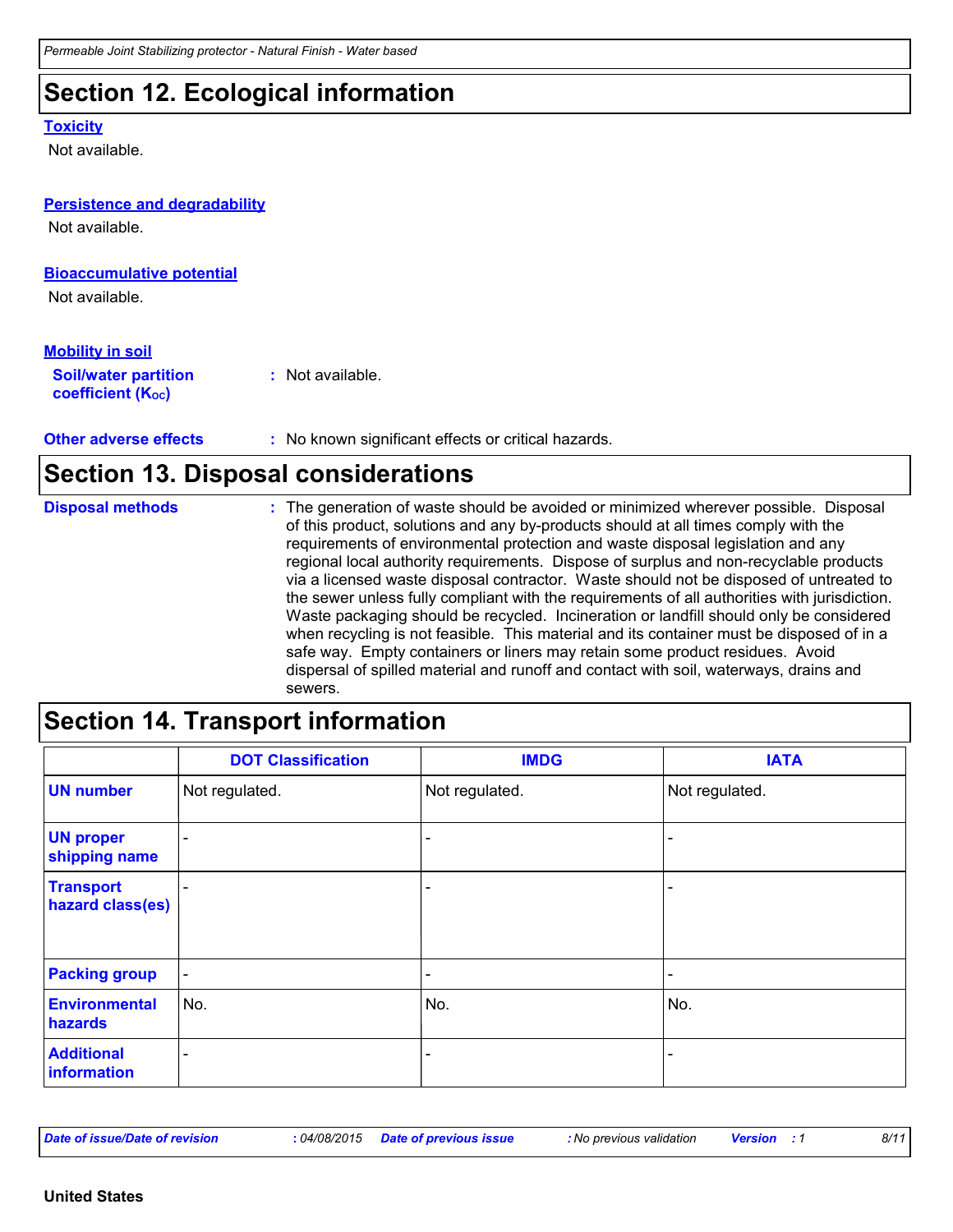### **Section 14. Transport information**

| Special precautions for user :                      | <b>Transport within user's premises:</b> always transport in closed containers that are<br>upright and secure. Ensure that persons transporting the product know what to do in the<br>event of an accident or spillage. |
|-----------------------------------------------------|-------------------------------------------------------------------------------------------------------------------------------------------------------------------------------------------------------------------------|
| <b>Transport in bulk according : Not available.</b> |                                                                                                                                                                                                                         |

**to Annex II of MARPOL 73/78 and the IBC Code**

# **Section 15. Regulatory information**

| <b>U.S. Federal regulations</b>                                                   | : TSCA 8(a) PAIR: (2-methoxymethylethoxy)propanol                         |
|-----------------------------------------------------------------------------------|---------------------------------------------------------------------------|
|                                                                                   | United States inventory (TSCA 8b): All components are listed or exempted. |
|                                                                                   | Clean Water Act (CWA) 311: sodium hydroxide                               |
| <b>Clean Air Act Section 112</b><br>(b) Hazardous Air<br><b>Pollutants (HAPs)</b> | : Not listed                                                              |
| <b>Clean Air Act Section 602</b><br><b>Class I Substances</b>                     | : Not listed                                                              |
| <b>Clean Air Act Section 602</b><br><b>Class II Substances</b>                    | : Not listed                                                              |
| <b>DEA List I Chemicals</b><br>(Precursor Chemicals)                              | : Not listed                                                              |
| <b>DEA List II Chemicals</b><br><b>(Essential Chemicals)</b>                      | : Not listed                                                              |
| <b>SARA 302/304</b>                                                               |                                                                           |
| <b>Composition/information on ingredients</b>                                     |                                                                           |
| No products were found.                                                           |                                                                           |
| <b>SARA 304 RQ</b>                                                                | : Not applicable.                                                         |
| <b>SARA 311/312</b>                                                               |                                                                           |
| <b>Classification</b>                                                             | : Not applicable.                                                         |
| <b>Composition/information on ingredients</b>                                     |                                                                           |
| No products were found.                                                           |                                                                           |
| <b>SARA 313</b>                                                                   |                                                                           |
| Not applicable.                                                                   |                                                                           |
| <b>State regulations</b>                                                          |                                                                           |
| <b>Massachusetts</b>                                                              | : None of the components are listed.                                      |
| <b>New York</b>                                                                   | None of the components are listed.                                        |
| <b>New Jersey</b>                                                                 | None of the components are listed.                                        |
| <b>Pennsylvania</b>                                                               | : None of the components are listed.                                      |
| <b>California Prop. 65</b>                                                        |                                                                           |
| None of the components are listed.                                                |                                                                           |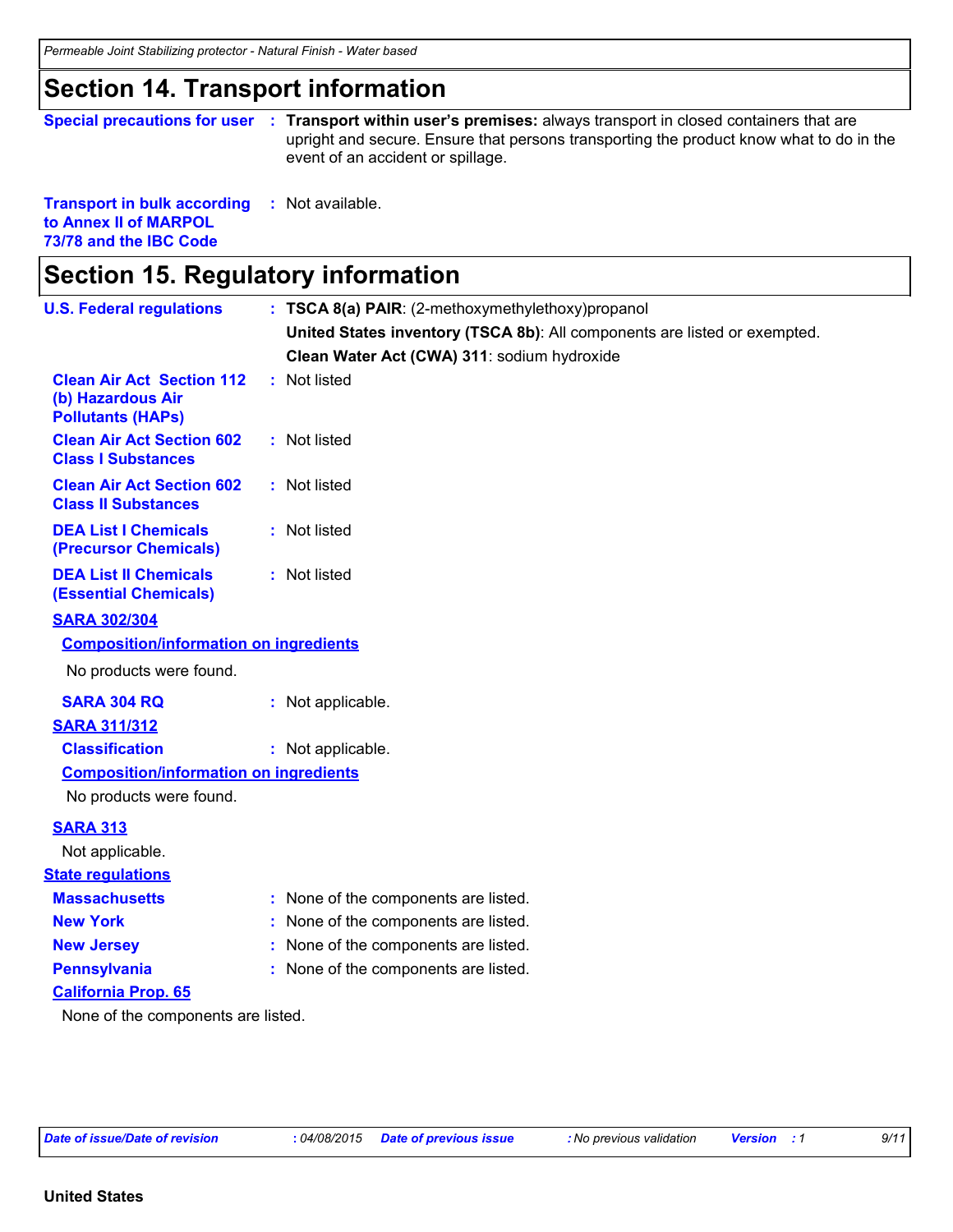### **Section 16. Other information**

**Hazardous Material Information System (U.S.A.)**



**Caution: HMIS® ratings are based on a 0-4 rating scale, with 0 representing minimal hazards or risks, and 4 representing significant hazards or risks Although HMIS® ratings are not required on SDSs under 29 CFR 1910. 1200, the preparer may choose to provide them. HMIS® ratings are to be used with a fully implemented HMIS® program. HMIS® is a registered mark of the National Paint & Coatings Association (NPCA). HMIS® materials may be purchased exclusively from J. J. Keller (800) 327-6868.**

**The customer is responsible for determining the PPE code for this material.**

**National Fire Protection Association (U.S.A.)**



**Reprinted with permission from NFPA 704-2001, Identification of the Hazards of Materials for Emergency Response Copyright ©1997, National Fire Protection Association, Quincy, MA 02269. This reprinted material is not the complete and official position of the National Fire Protection Association, on the referenced subject which is represented only by the standard in its entirety.**

**Copyright ©2001, National Fire Protection Association, Quincy, MA 02269. This warning system is intended to be interpreted and applied only by properly trained individuals to identify fire, health and reactivity hazards of chemicals. The user is referred to certain limited number of chemicals with recommended classifications in NFPA 49 and NFPA 325, which would be used as a guideline only. Whether the chemicals are classified by NFPA or not, anyone using the 704 systems to classify chemicals does so at their own risk.**

| <b>History</b>                    |                                                                                                                                                                                                                                                                                                                                                                                                                                                                                                                                                                                |
|-----------------------------------|--------------------------------------------------------------------------------------------------------------------------------------------------------------------------------------------------------------------------------------------------------------------------------------------------------------------------------------------------------------------------------------------------------------------------------------------------------------------------------------------------------------------------------------------------------------------------------|
| Date of issue/Date of<br>revision | : 04/08/2015                                                                                                                                                                                                                                                                                                                                                                                                                                                                                                                                                                   |
| Date of previous issue            | : No previous validation                                                                                                                                                                                                                                                                                                                                                                                                                                                                                                                                                       |
| <b>Version</b>                    | $\pm$ 1                                                                                                                                                                                                                                                                                                                                                                                                                                                                                                                                                                        |
| <b>Prepared by</b>                | : IHS                                                                                                                                                                                                                                                                                                                                                                                                                                                                                                                                                                          |
| <b>Key to abbreviations</b>       | $\therefore$ ATE = Acute Toxicity Estimate<br><b>BCF</b> = Bioconcentration Factor<br>GHS = Globally Harmonized System of Classification and Labelling of Chemicals<br>IATA = International Air Transport Association<br>IBC = Intermediate Bulk Container<br><b>IMDG = International Maritime Dangerous Goods</b><br>LogPow = logarithm of the octanol/water partition coefficient<br>MARPOL 73/78 = International Convention for the Prevention of Pollution From Ships,<br>1973 as modified by the Protocol of 1978. ("Marpol" = marine pollution)<br>$UN = United Nations$ |
| <b>References</b>                 | : HCS (U.S.A.)- Hazard Communication Standard<br>International transport regulations                                                                                                                                                                                                                                                                                                                                                                                                                                                                                           |
|                                   | $\triangledown$ Indicates information that has changed from previously issued version.                                                                                                                                                                                                                                                                                                                                                                                                                                                                                         |

**Notice to reader**

| Date of issue/Date of revision<br>.04/08/2015 | <b>Date of previous issue</b> | : No previous validation | <b>Versior</b> | 10/11 |
|-----------------------------------------------|-------------------------------|--------------------------|----------------|-------|
|-----------------------------------------------|-------------------------------|--------------------------|----------------|-------|